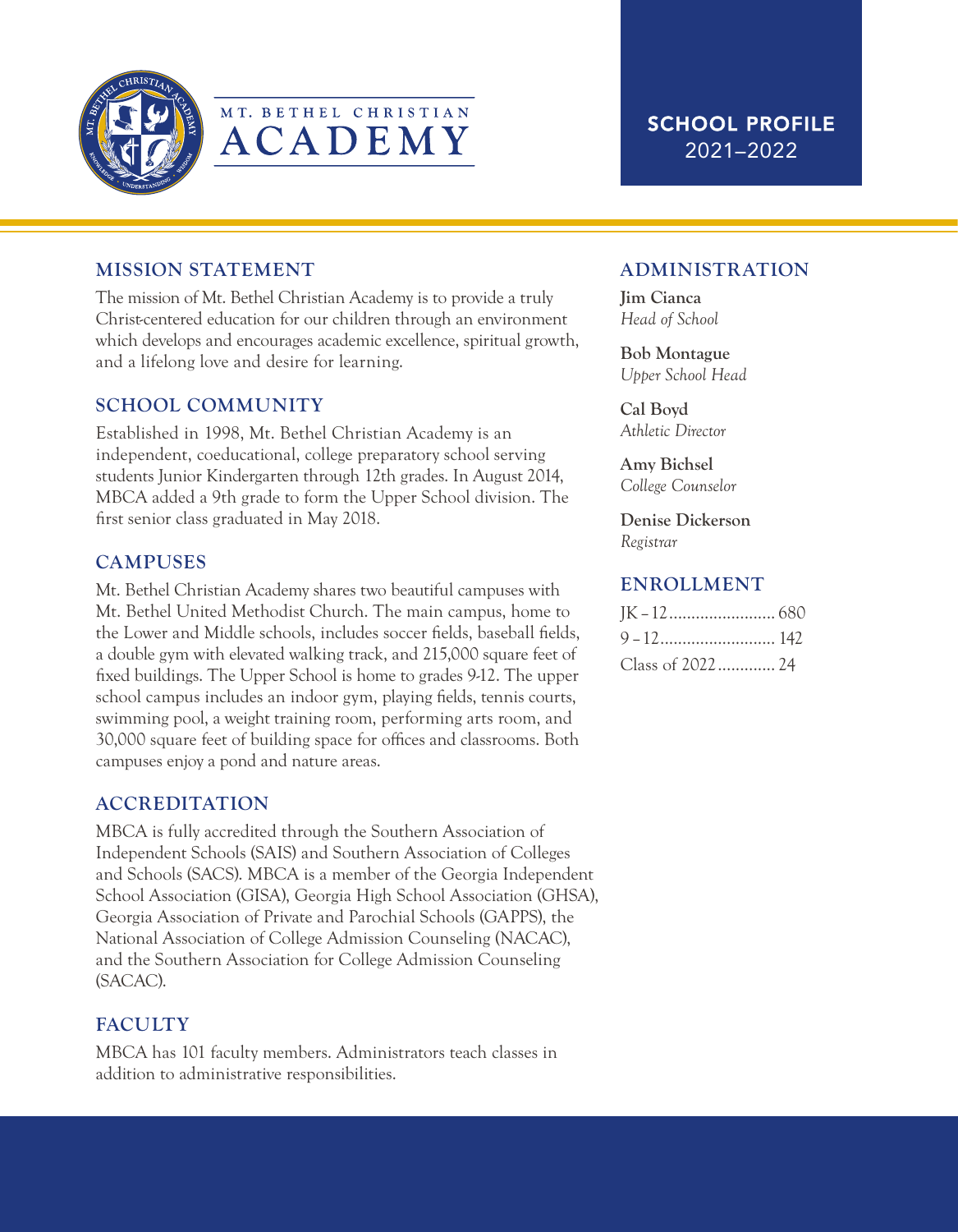## GRADUATION REQUIREMENTS

MBCA provides a college preparatory curriculum with requirements exceeding Georgia state minimums for graduation. The school year is divided into two semesters with eight class periods over two days following an A/B block schedule.

| World Language  3 Credits |  |
|---------------------------|--|
|                           |  |
|                           |  |
|                           |  |
|                           |  |

*Total: 25 Credits (minimum requirement)*

## GRADING SCALE & GPA DISTRIBUTION

Students receive numerical grades for Bible, English, History, Mathematics, Science, World Language courses, and Health. Students receive letter grades in other courses. Only numerical grades are used in calculating students' overall averages. We can provide a transcript with weighted or unweighted grades according to a college's preference. Both transcripts include weighted and unweighted cumulative averages.

*Grades are weighted by adding eight points for honors classes and ten points for AP classes taught at MBCA.*



# CURRICULUM

Honors Courses English 9

World Literature Algebra I Geometry Algebra II Pre-Calculus Biology **Chemistry** Anatomy and Physiology American Sign Language IV Latin IV Spanish IV Art Studio

Advanced Placement Courses

English Language & Composition English Literature & Composition Human Geography World History United States History US Government & Politics Calculus AB Calculus BC Biology Physics I Physics C: Mechanics 2-D Art & Design

Dual Enrollment

College Algebra Precalculus Psychology

*MBCA does not provide class rank.*

# CLASS OF 2022 COVID-19 VIRTUAL LEARNING INFORMATION

On March 12, 2020 Governor Kemp recommended that all Georgia schools close until further notice, and Mt. Bethel Christian Academy made the decision to follow that recommendation. During this closure, MBCA maintained its tradition of academic excellence while holding all classes online. Teachers and students immediately transitioned to synchronous online classes and all students were able to meet virtually with their teachers and classes during their scheduled class periods. Lectures, class discussions, handouts, projects, tests, and quizzes all continued seamlessly for the remainder of the school year. Student learning continued and grades were collected as if students and faculty were still meeting in person. The final spring semester course grades that students earned are reflected in the second semester grade column of their junior year on their transcripts. The 2020-2021 school year at MBCA was conducted in-person with online options available to students who tested positive for COVID or who needed to be at home due to COVID contact tracing procedures. No modifications to the curriculum were made.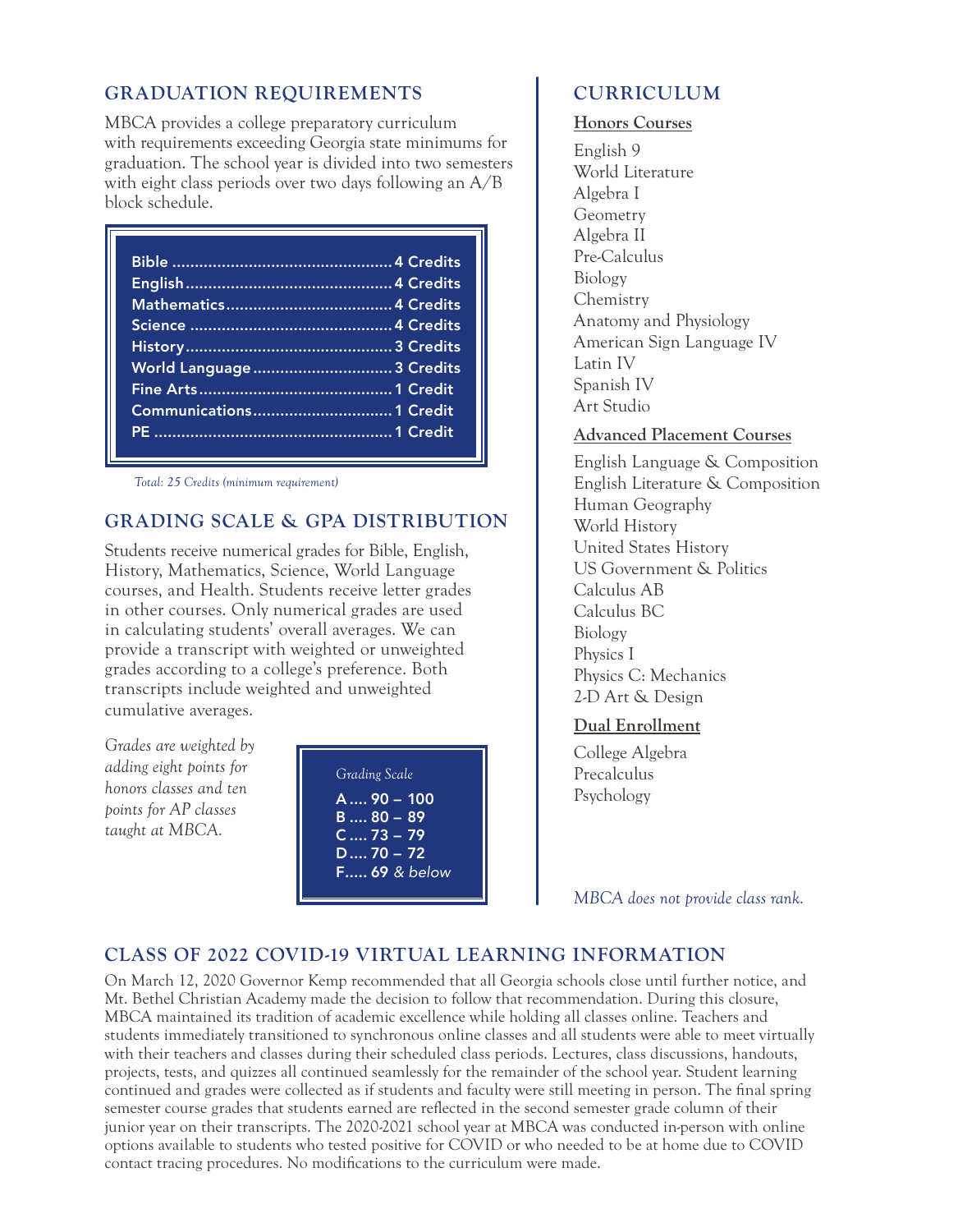#### STANDARDIZED TESTING

MBCA Upper School students take the PSAT examination in preparation for the College Board SAT and the Pre-ACT in preparation for the ACT. SAT and ACT scores are available for reporting upon student request.

## SAT SUMMARY

2019-2021 / 113 Students

#### SAT I

Evidence Based Reading & Writing(Mid 50%) ....540-660 Math (Mid 50%).......520-630 Median Score.................1172 Students Tested................84

#### ACT SUMMARY 2019-2021 / 113 Students

#### **ACT**

| English (Mid 50%)22-32          |  |
|---------------------------------|--|
| Math (Mid 50%)21-29             |  |
| Reading (Mid 50%)23-34          |  |
| STEM (Mid 50%)17-28             |  |
| <b>Composite Median Score26</b> |  |
| Students Tested  69             |  |

#### ADVANCED PLACEMENT SUMMARY *(2019 – 2021)*

| Total # of exams taken 319 |  |
|----------------------------|--|
| 3 and higher 77%           |  |
| 4 and higher 44%           |  |

#### SENIOR THESIS PROJECT

All seniors complete a thesis project which is the capstone of the MBCA academic program. In this thesis, seniors develop a thoughtful and informed presentation on an issue of their choice by drawing on academically credible research. With compelling evidence to support their position and refute opposing solutions, students advocate for a solution to a problem of personal interest. The thesis culminates in a 20-minute oral presentation of the student's argument before a board of judges and a community audience, followed by a 15-minute defense as the student answers questions from the judges.

#### SERVICE PROFILE

MBCA Upper School students are required to complete 20 service hours each year while attending the Upper School.

## STEM HONORS PROGRAM

Mt. Bethel Christian Academy offers a comprehensive four-year STEM Honors Program. STEM is designed to help students learn to think critically and innovatively while formulating solutions to complex problems. The goal of this program is to develop students' God-given talents and prepare them to excel in future STEM related majors and careers. Students have the opportunity to choose from two tracks: Engineering or Biomedical. Both tracks conclude with a capstone course, which includes an internship and a research component. In order to become a STEM Honors Graduate, students must earn 32 credits. In addition to meeting the non-STEM graduation requirements, students must complete a minimum of five mathematics courses, six science courses with a minimum of four courses at the honors or AP level, and four STEM courses. Upon successful completion of the program, students will be distinguished as STEM Honors Graduates, which will be indicated on their diploma and transcript.